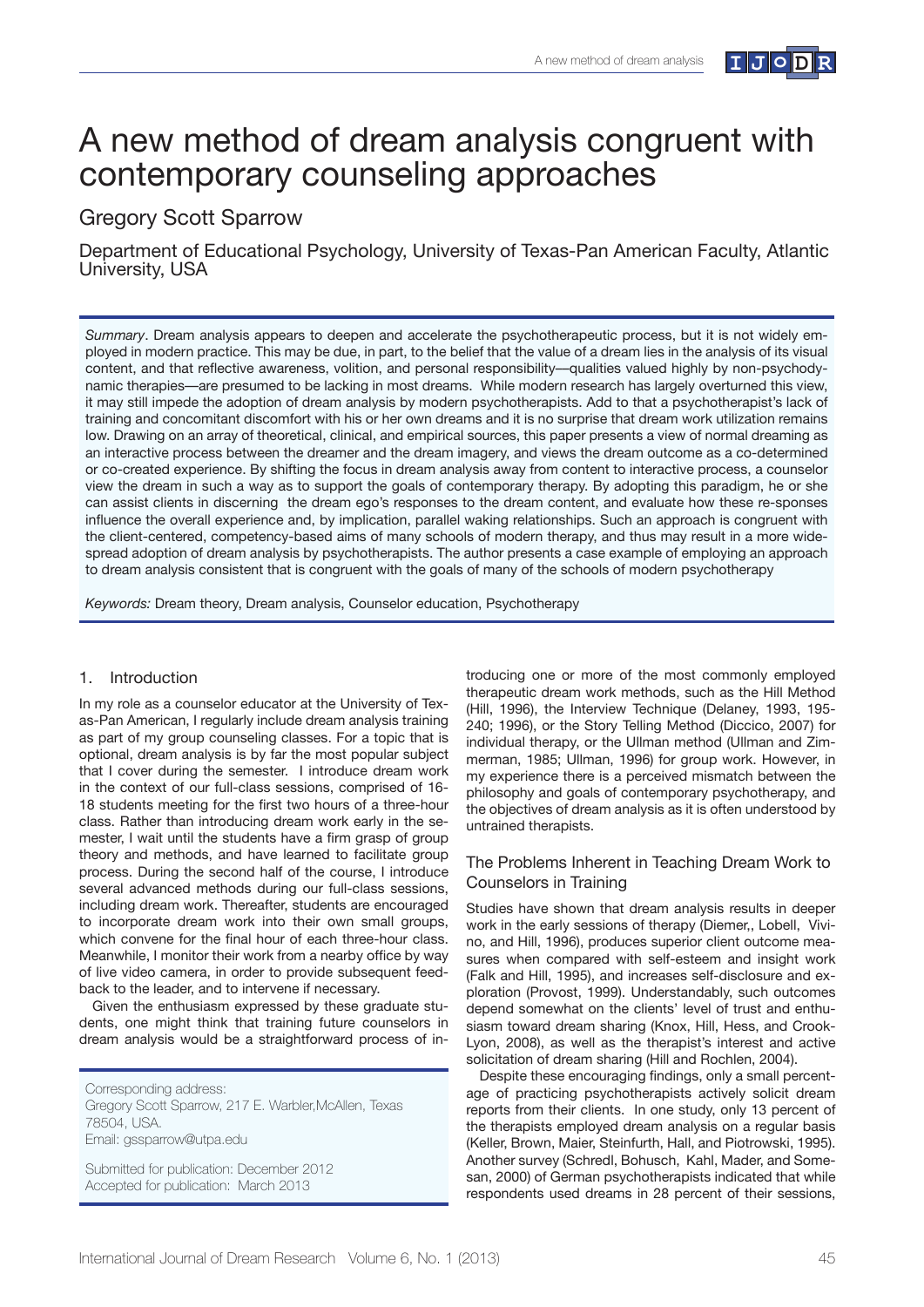

their clients initiated the dream work twice as often than the therapists did. And in a more recent study (Crook and Hill, 2004), 92 percent of therapists surveyed claimed that they worked with dreams at least occasionally, but only 15 percent had worked with a client's dream during the previous year.

The low utilization of dream work in therapy may be due, in part, to therapists' lack of training and competency in dream analysis, and a concomitant discomfort in discussing client dreams, as well as their own. However, the absence of dream analysis in therapy may also be attributable to the still-popular view that dreams are entirely synonymous with their visual content, and that dream analysis only involves an interpretation of the imagery. While this content intrepretive view has been largely overturned by modern dream research, it still has deep roots our cultural heritage. Indeed, traditional hermeneutics is grounded in the theory of mimetics (Sontag, 1966), which has its origins in ancient Greece. In her famous essay Against Interpretation, Sontag provides a critique that is still relevant to our consideration of dreams today:

The fact is, all Western consciousness of and reflection upon art, have remained within the confines staked out by the Greek theory of art as mimesis or representation *...* it is still assumed that a work of art [or dreams] is its content. Or, as it's usually put today, that a work of art by definition says something" (Sontag, 1966, p. 4).

The focus on interpreting the content of one's experience independent of subjective, contextual and relational considerations is a well recognized problem in contemporary psychotherapy (Young, 2008, p. 144), and is eschewed by a variety of modern schools. For instance, counselors who practice within an existential or client-centered framework consider interpretation to be of minimal importance in the therapeutic process, preferring instead to foster the qualities of here-and-now self-awareness, choice, and personal responsibility in their clients. Similarly, cognitive-behavioral therapists may assume that dreams--if defined principally as visual content-would be deficient in the qualities of thinking and acting, which are central to their paradigm. Meanwhile, therapists who practice systemic or relational therapies, and who favor an analysis of relational process over intrapsychic content, might be deterred from exploring dreams because of the presumed absence of any interactive process in dreams. Regardless of the particular theoretical rationale embraced by the practitioner, Egan's description of the goal of the modern counseling process being to "help clients manage their problems in living more effectively and develop unused or underused opportunities more fully" Egan (2007) shifts the focus in counseling away from a retrospective, intrapsychic interpretation toward a client-centered, competency- and action-based orientation, in which the dreamer is supported and held accountable for his or her contribution to a dynamic relational process.

In this paper, I review factors that can account for the perceived absence of reflective awareness, volition, and responsiveness in dream reports. In addition, I review some empirical findings that support the emergent viewpoint that self-awareness, intentionality, and behavior regulation--once deemed lacking in dreams-can be found in ordinary dreams (Kahan and LaBerge, 2010). On the basis of this foundation, one can reasonably view the dream as 1) an interactive, reciprocal exchange between a reflective and active dream ego, and the dream content, and 2) indeterminate from the outset, and co-determined through the interplay between the dream ego and the emergent dream content. This orientation allows for the autonomous character of dream content, but permits an analysis and troubleshooting of the dream ego's responses to the dream-and by implication, to waking life, as well. This dreamer-focused methodology maps onto a therapeutic process that intends to promote greater self-awareness, responsiveness, and accountability. In reviewing the basis for a co-creative dream theory, I will discuss how dream analysis can draw on concepts and methods that are currently used in psychotherapy, and thus be more easily incorporated into modern practice. Finally, I will outline and demonstrate a systematic approach to dream analysis based on this model.

#### The Dream as an Interactive, Constructed Process

Approaching the dream as an interactive or constructed experience requires that we treat the dream ego and the dream content as independent contributors to the experience. Instead of asking content-oriented questions such as, "What does this image mean," or "What is this dream saying to you?" a dream facilitator who adopts a co-creative model would track the dream ego's interaction with the imagery through the course of the dream. Further, the dream facilitator would ideally ask "process questions" (Bowen, 1978) such as,

What feelings or thoughts prompted your reactions?

- How did you respond to what was presented?
- How could you have responded differently?
- What do think would have happened if you had responded differently?

This shift in perspective does not come easily to novice dream facilitators, who may still be laboring under the popular conception of dreams as visual content only. Thus, before I introduce dream work methods to my graduate counseling students, I ask them to list the questions that a counselor might ask of a client who has just reported a dream. Predictably, they list, "What does this dream mean to you?" "What do you think this dream is telling you?" and "What does this symbol or image mean to you?"

I go on to ask my students to list the questions that a counselor would ask of a client who has just reported a significant waking experience. They predictably list such questions as, "What did you feel when…?" "What did you think about…?" "What did you want to do?" and "What happened when you…?"

After they make this list, I point out the differences between the two approaches, and ask them if they would customarily encourage a client to interpret a recent experience, or try to figure out another person's thoughts or motives. They agree that such an approach would distract the client away from his or her own capabilities and resources. I point out that by encouraging clients to "interpret" everything and everyone that is external to the dream ego, we unwittingly foster a passive relationship to the dream experience in which the dreamer's choices and actions are easily overlooked. Such an orientation contradicts the prevailing therapeutic ideal of encouraging greater self-awareness, responsibility, and agency toward life experiences.

I close my introduction by suggesting to them that we would do well to undertake a similar dreamer-centered approach to dreams if we want clients to benefit therapeuti-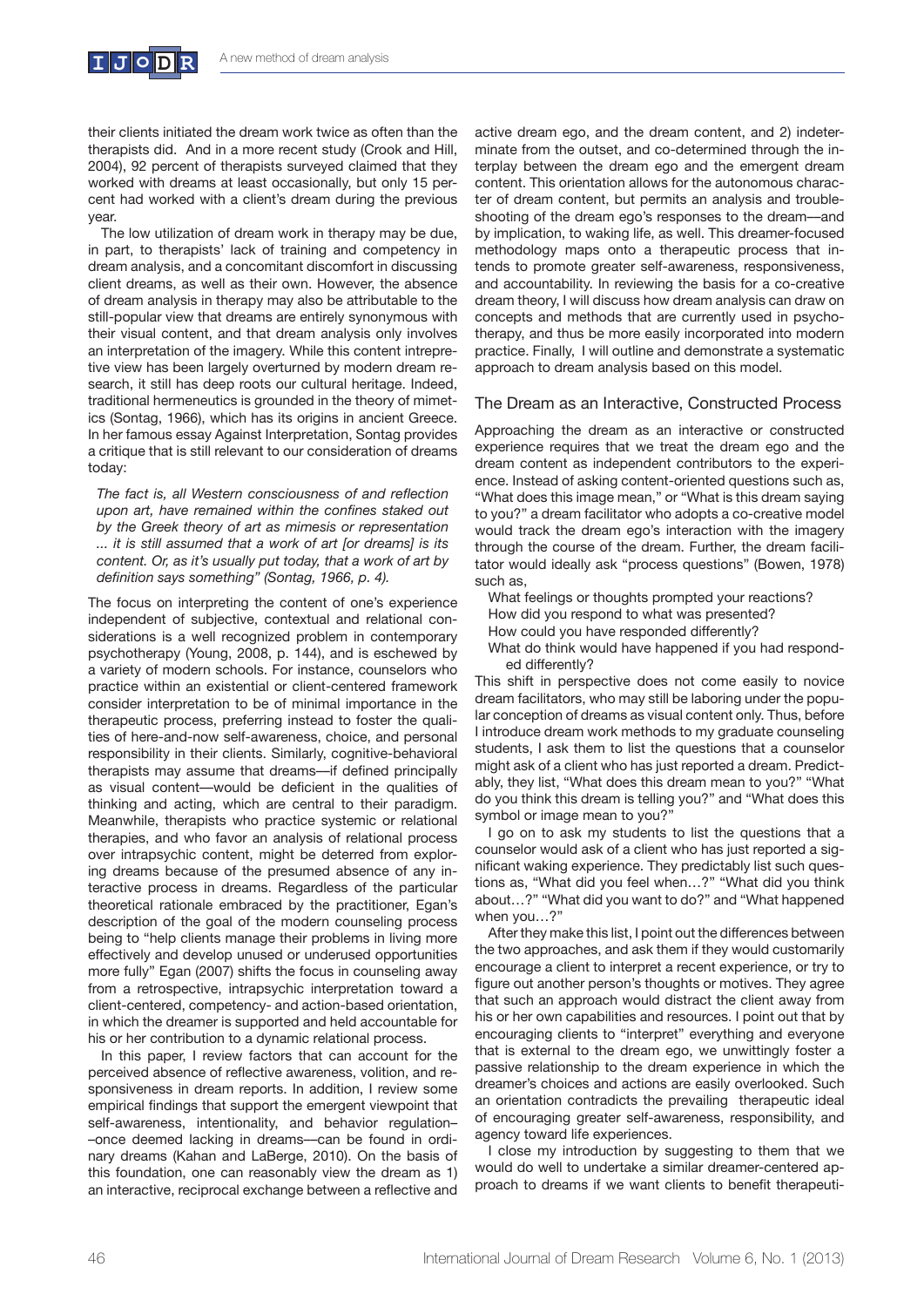

cally from the results of our dream work, but that we need a method that will help us in this endeavor.

## The Immediate Advantages of a Dreamer-Focused Approach

None of the prevailing dream work methods (Delaney, 1993, 195-240; 1996; Diccico, 2007; Hill, 1996; Ullman, 1996; Ullman and Zimmerman, 1985) deny an active role for the dream ego. However, neither do they focus principally on the co-determined nature of the dream outcome, nor feature methods for exploring and modifying the dream ego's responses to the dream content. At the risk of creating a straw man, I believe it's important to emphasize the differences between well-established methods and the method described herein, in order to firmly establish an approach that may represent a better fit with many of the schools of modern psychotherapy

While a dreamer-focused inquiry represents a departure from a content-oriented approach, it generates an approach to dream analysis that is congruent with contemporary counseling objectives. Specifically, it fosters an exploration of the dream ego's subjectivity, including awarenesses, choices, and responses. Further, it analyzes the dreaming self's responses for evidence of chronic patterns and/ or emerging competencies, and examines responses and content changes in light of "circular causality" or reciprocity (Bertalanffy, 1968; Weiner, 1948), which is the "governing principle of relationships" according to Nichols (2010). This emphasis on circular causality honors the relational emphasis in systemic therapies and maps the interactive process onto general waking scenarios. This naturally leads to the formulation of a plan of action that respects the emphasis in action-oriented therapies for actual behavior change as the principal fruit of the therapeutic process.

#### A Significant Question

The validity of employing co-creative dream theory as a framework for understanding ordinary dreams ultimately depends on the answer to the question, Can the ordinary dream be regarded as an interactive process between a sufficiently reflective, freely choosing agent and the dream content? If the answer is "yes," then researchers and dream work facilitators can legitimately turn their attention to the analysis of the dreamer-dream interactive process in every dream.

Rossi (1972) was the first to answer this question in the affirmative. In the early 70s (Rossi, 1972), he articulated a series of hypotheses around the dreamer's capacity to reflect upon and freely interact with the dream imagery. Drawn from a single case study of a client's dreams in therapy, Rossi posited a "co-creative" view of dreaming in which the synthesis of new identity takes place through the interaction and dialogue between the dreamer and dream imagery. According to Rossi, dreamer self-awareness manifests to some extent in virtually every dream, such that there is "a continuum of all possible balances of control between the autonomous process and the dreamer's self-awareness and consciously directed effort" (1972, p. 163).

In his initial work, Rossi (1972) never mentioned the term lucid dreaming, which is not surprising given the fact that it was not until the late 60s that Van Eeden's work (1913) was brought into public awareness (Green, 1968; Tart, 1968). Subsequent writers (Gackenbach & LaBerge, 1988; Kelzer,

1987; LaBerge,1980, 1985; Sparrow, 1976) demonstrated that some dreamers, at least, were capable of becoming fully conscious in the dream and influencing its outcome. LaBerge's Lucid Dreaming (1985) has been hailed as "one of the most influential books on modern dream research since Freud's The Interpretation of Dreams," and "a major turning point in twentieth-century dream study" (Bulkeley, 1994, p. 59). And yet, lucid dreaming has not influenced the practice of dream analysis to any significant extent. Delaney's (1993a) review of contemporary approaches to dream interpretation includes only a single passing reference to lucid dreaming as synonymous with dream control, which is a common misconception (Flowers, 1993, p. 251). While Delaney's work is dated, it appeared over a decade after lucid dreaming was established as a REM-correlated phenomenon (Hearne, 1978; LaBerge, 1982), and two decades after Rossi (1972) introduced his co-creative dream theory. Hill's more recent work (1996) on the use of dreams in psychotherapy mentions lucid dreaming briefly in the larger context of various strategies for changing unpleasant dream endings (p. 110-120), but stops short of incorporating a cocreated view of the dream's formation.

Lucid dream researchers may have undermined lucid dreaming's broader impact on dream analysis by minimizing the importance of the dream imagery in favor of emphasizing the lucid dreamer's virtually unlimited powers. While this emphasis on the dreamer's powers may compensate for the traditional neglect of the dreamer, it overlooks the possibility that the dream can be seen as an interactive process between functionally independent systems, both of which may deserve equal consideration in the analysis of dreams. In contrast to these one-sided perspectives, cocreative dream theory acknowledges the role of dreamer awareness and responsiveness, while maintaining a view of the dream imagery as a somewhat autonomous creation. By regarding the dream as an interactive process, co-creative theory preserves a relational orientation to the dream experience

Some researchers have disputed this view of the dream ego's capability, believing instead that reflective awareness is temporarily withheld in dreaming (Cicogna and Bosinelli, 2001) to allow for the consolidation of new information into long-term memory. Weinstein, Schwartz, and Ellman, (1988) found support for this hypothesis in the discussion of their research. However, other studies have found evidence of significant measurable reflective awareness in ordinary dreams (Snyder, 1970; Kozmova and Wolman, 2006; Kahan and LaBerge, 2010). In addressing why it has taken us so long to realize this, Kahan and LaBerge (2010) point to the fact that the scale used previously to content-analyze dreams---the Hall-Van de Castle scale (Hall and Van de Castle, 1966)—focuses primarily on structural or content dimensions, while including a few subjective states, such as anger, sadness, happiness, apprehension and confusion. The development of the MACE (Metacognitive, Affective, Cognitive Experiences) scale (Kahan and LaBerge, 2010), as well as earlier efforts to measure dreamer reflectiveness (Purcell, 1987; Rossi, 1972, 2000; Sparrow, 1983) have shifted the analysis of dream reports to previously unreported dimensions of dreamer subjectivity, including emotion, reflective awareness, interaction, choice, sudden attention, and focused attention.

Co-creative dream theory is congruent with the idea espoused by Jenkins (2012), who regards the dream principally as a narrative that should be treated as a whole with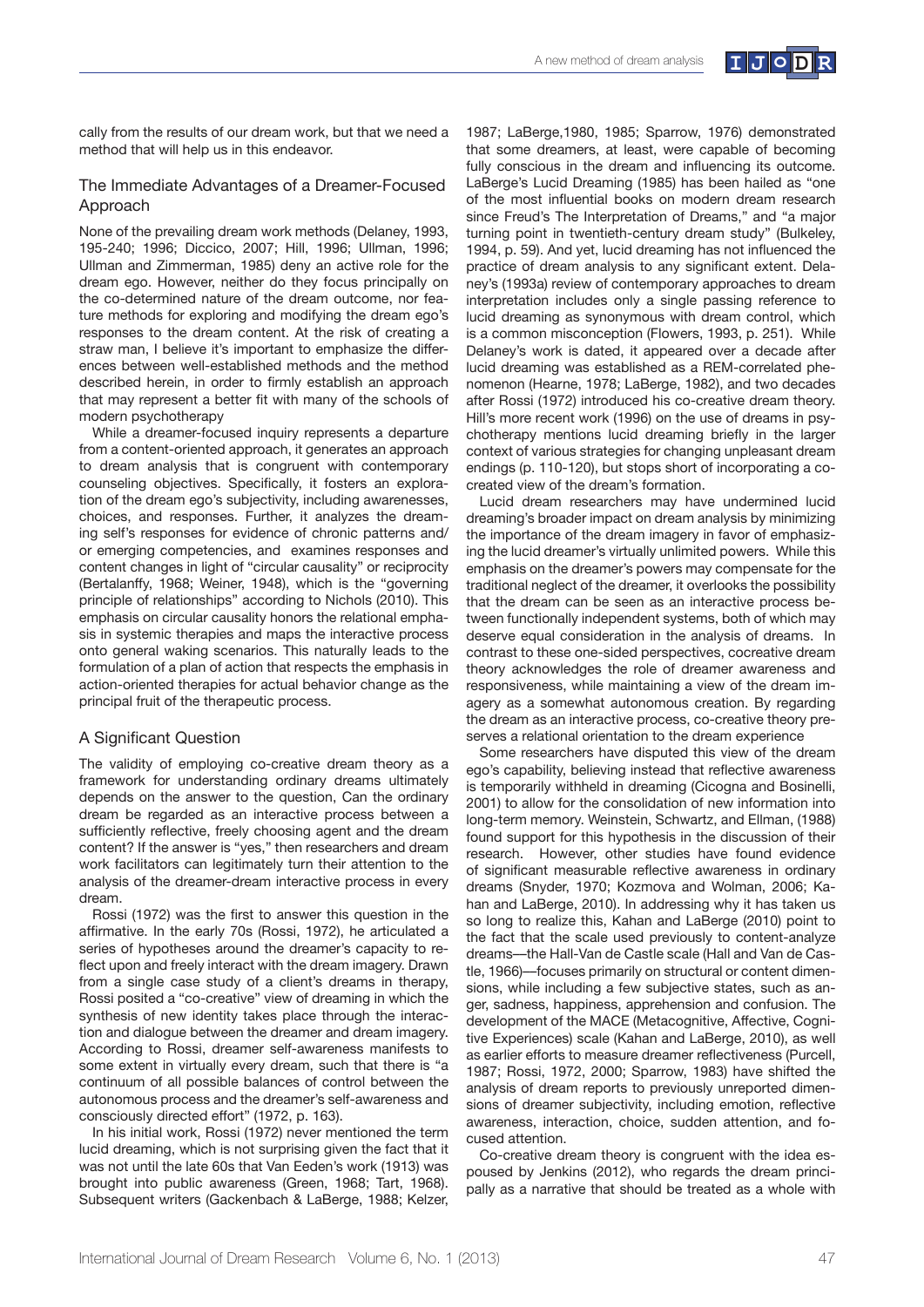

its own structure, direction, and climax (or lack thereof); but co-creative theory takes it a step further. It views the dream narrative not as a single story, but as a relational event co-created in real time. So the resulting dream narrative is one of many possible stories that could have resulted. Accepting the finished product as the only possible story overlooks the impact of the dreamer's feelings, beliefs, values, and reactions through the course of the real-time encounter, and other possible outcomes that could have resulted. From the standpoint of co-creative theory, the dream worker must introduce the idea that the dream ego is constantly influencing the dream's development, and is, in turn, being influenced by it. By shifting to a co-created view of the dream, the dreamer, upon awakening, is able to perceive and measure aspects of the dream that make little sense within a content-focused approach. Specifically, co-creative theory predicts that dreams reveal measurable dreamer awarenesses and responses that precipitate shifts in imagery which, in turn, impact the dreamer's subsequent awarenesses and responses. This circular causal process establishes a reciprocal relationship between the dreamer and the imagery, from which one may discern a directional thrust of the encounter.

Circular causality, or reciprocity, is a familiar concept to marriage and family therapists (Nichols, 2012), who customarily track the interactive or circular process between family members in order to assist them in acknowledging their respective contributions to a relational process that cannot be reduced conveniently to a single cause or any one person's doing, but rather is supported by constant back-and-forth exchanges . Similarly, from the standpoint of co-creative dream work, the unfoldment of the dream narrative has to be "tracked" in order to discern its circularity. Specifically, the dream work process underscores pivotal moments in the course of its development-moments where the dream ego responds in such a way as to effect a particular shift in the dream narrative, and needs to take responsibility for the impact that he or she had on the dream. Co-creative dream theory views the dream as a "branching" experience, the end of which may be a single narrative, but whose process

entails a number of responses and commensurate imagery changes that could have produced altogether different outcomes. These "branching" moments are characterized by choices or reactions on the part of the dreamer that might, in traditional dream analysis, go unnoticed, but within cocreative theory comprise the centerpiece of the dream work. A dream worker aligned with co-creative theory will listen for these choice moments, and observe any commensurate changes in dream imagery. Thus, instead of asking what a dream means, or what a particular symbol means, the central question regarding imagery from the standpoint of co-creative dream analysis is, "How does the imagery reflect the dream self's mindset and response?" an "How does the imagery change in relation to the dream ego's own changes in response?"

# 2. A Dream Work Methodology Based on Co-Creative Dream Theory

Given the necessary limitations in the length of this paper, I have listed some of the differences in emphasis between content-focused dream work and co-creative dream analysis before I introduce and demonstrate a systematic dream work method that is based on co-creative dream theory (see Table 1). Please note that these contrasts do not reflect mutually exclusive or dichotomous orientations as much as priorities.

A systematic approach to dream analysis that treats the dreamer and the dream as separate interacting systems, and addresses each of the above objectives, has recently been introduced (Sparrow, 2006, 2007; Sparrow, G. S. & Thurston, M.A., 2010). In specific, the Five Star Method (FSM) is a dream work methodology based on co-creative dream theory, which I have developed over in the course of over 30 years of outpatient practice. It includes or accommodates aspects of well-known dream work approaches (Gendlin, 1986; Jung, 1974; 1984; Perls; 1969; 1973; Taylor, 1992; Ullman and Zimmerman,1985; Ullman, 1996). However, the Five Star Method features unique interventions and

*Table 1*. Differences in traditional dream theory and co-creative dream theory

| <b>Traditional Dream Theory</b>                                                                          | <b>Co-creative Dream Theory</b>                                                                                                                                                                                                                                           |
|----------------------------------------------------------------------------------------------------------|---------------------------------------------------------------------------------------------------------------------------------------------------------------------------------------------------------------------------------------------------------------------------|
| Dream work focuses primarily on visual content.                                                          | Dream work focuses primarily on dreamer-dream interac-<br>tive process.                                                                                                                                                                                                   |
| Dream work may overlook changes in dreamer response                                                      | Dream work focuses mainly on changes in dreamer re-                                                                                                                                                                                                                       |
| or alterations in imagery                                                                                | sponse, and reciprocal alterations in the dream imagery                                                                                                                                                                                                                   |
| Dream images or "symbols" may be analyzed independent                                                    | Dream imagery is regarded to be in a contingent, recipro-                                                                                                                                                                                                                 |
| from the dreamer's own mindset                                                                           | cal relationship to the dreamer's mindset                                                                                                                                                                                                                                 |
| The dream ego is often seen as a passive observer, or at                                                 | The dreamer is, to some extent, active and responsive in                                                                                                                                                                                                                  |
| least overlooked in the analysis of the imagery.                                                         | every dream, whether aware of it or not.                                                                                                                                                                                                                                  |
| The dream is assumed to reflect content parallels with                                                   | The dream reflects, most importantly, relational patterns                                                                                                                                                                                                                 |
| waking life.                                                                                             | or process dynamics in waking life.                                                                                                                                                                                                                                       |
| The principal goal is to translate visual content into mean-<br>ingful insights about one's waking life. | In addition to the traditional goal, the goal is to discern<br>both competent and dysfunctional response patterns<br>that may be evident in dreams and waking relationships<br>alike, and to embrace the newfound competency or to<br>take corrective action accordingly. |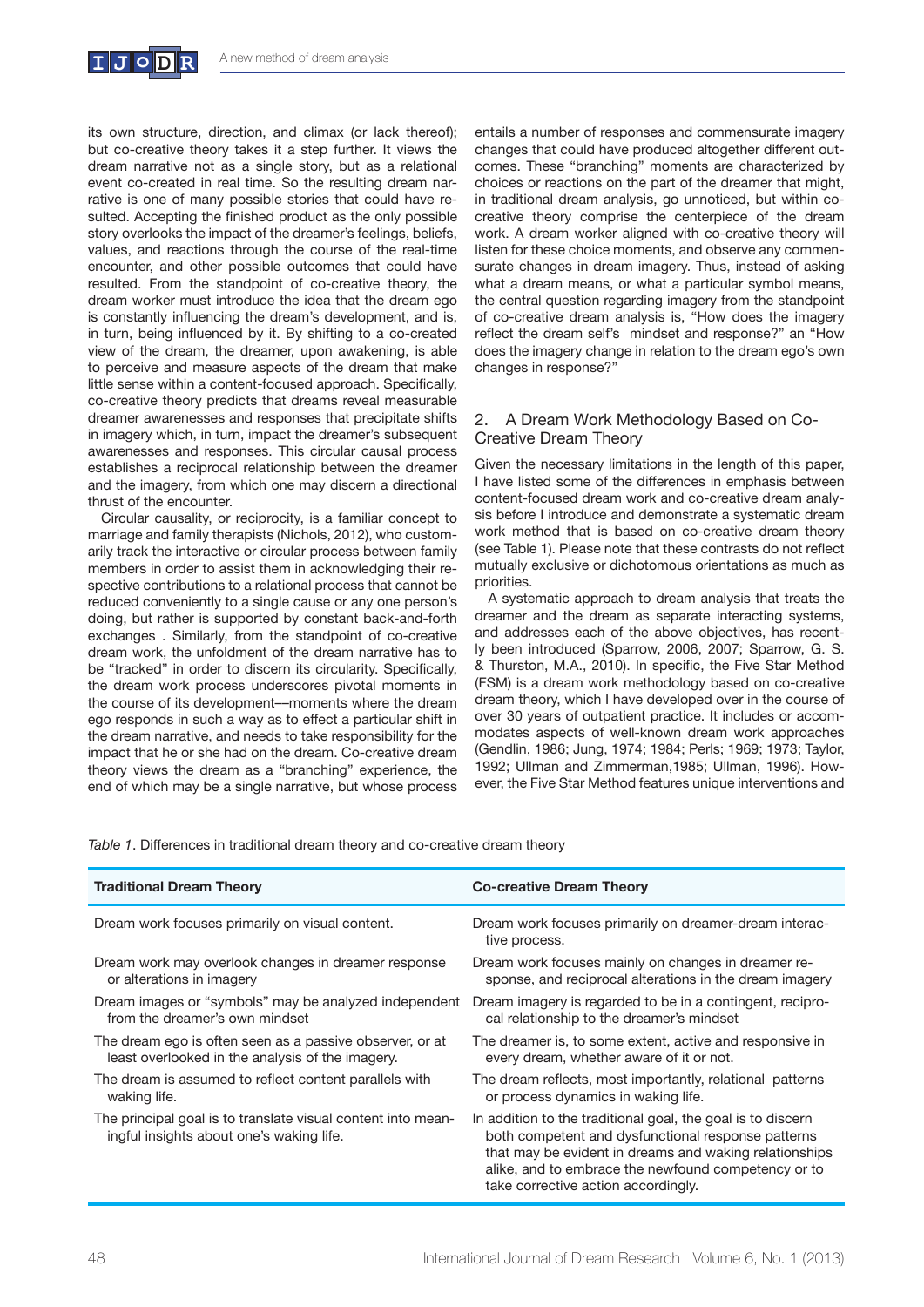

The FSM commences by sharing the dream in the first person, present tense—a practice pioneered by Perls (1969, 1973). This enables the dreamer to relive the original experience and its attendant emotions and thoughts, and for the facilitator(s) to vicariously appropriate the dream—that is, to experience the dream as if it were one's own-as advocated by Taylor (1992) and Ullman (1996). This exchange converts a private experience into a here-and-now, shared experience to which the dreamer and facilitator(s) alike can relate directly. By having students listen carefully and internalize the dreamer's story, their subsequent contributions--whether in the classroom setting or in their small groups--are more empathic and congruent with the dreamer's own experience.

Dreamers will characteristically leave out themselves out of the dream as they relate "just the facts" (Kasmova and Wolman, 2006). To compensate for this tendency, the dream facilitator may stop the dreamer at crucial junctures during this initial sharing and ask the dreamer to share any feelings and thoughts that are emerging.

#### Jerry's dream

A middle-aged student, to whom I have given the pseudonym of "Jerry," volunteered to work with a dream in front of his classmates in my graduate group counseling class that I teach at the University of Texas-Pan American. Jerry had previously shared with the class the most significant wounding experience of his life. Having married overseas while in the military, he had brought his pregnant Asian wife home to meet his family. When his father saw his wife for the first time, he yelled, "Why the hell did you bring that ... into my house?!" The shocked son did what he felt he needed to do to protect his wife and future family: He left abruptly and broke off contact with his father. Years passed without any further contact, and his father eventually died. The student reported experiencing a complete absence of grief at the time of his father's death. Further, he had never questioned his original decision to terminate his relationship with his father, even though they had been close prior to the breach Before the man shared the dream in the present tense, I encouraged the group members to join me in listening carefully to the dream and experiencing it inwardly The student then related the following brief dream.

I am sitting at my desk with my back to the sliding glass *doors on the patio. I am working on the group paper that* we have to do for this class, and I am feeling anxious about completing it. I hear a knock on the door, and turn around to see my father dressed in a suit standing outside the sliding glass door, obviously wanting to be let in. I think to myself, "I've got work to do," and turn back around. He keeps knocking for a while, and then leaves.

### Step One: Sharing Feelings Aroused by the Dream Sharing

The idea of initially examining the feelings is consistent with Hartmann's theory that dreams function principally to "contextualize" emotion for the purpose of its integration through associative neural processes (Hartmann, 1998). By having the dreamer and the dream helpers share the feelings that arise when experiencing the dream narrative—a step that was pioneered by Ullman (Ullman, 1996; Ullman and Zimmerman, 1985)—this initial step may provide an affective context congruent with the contextualized affect of the dream itself. However, the dreamer may not be able or willing to experience the full range of emotion contextualized or implied in a given dream-either in the original experience because of psychodynamic resistance, or in a recollected version because of concerns about interpersonal exposure. Thus, as the dreamer and the dream helpers compare their emotional reactions to the dream narrative, they may discover differences in their feelings. This sharing often sets up a subtle tension in which the dreamer may be exposed to a variety of emotional responses that differ from his or her own feelings. If, as Taylor (1992) and Delaney (1993) assert, a dream rarely comes to tell us what we already know, then it is also makes sense that the dreamer is not always in touch with the full range of feelings contextualized, or pictured, in the dream imagery.

Various dream work methods include an assessment of the dreamer's feelings (Gendlin, 1986; Hill, 1996; Mahrer, 1990; Ullman, 1996; Ullman and Zimmerman, 1985). However, cocreative dream theory posits that the dream ego's feelings, thoughts, assumptions, and behaviors—that is, what might be referred to as the global subjective response--- work together to co-create the dream's outcome. With this in mind, the dreamer's feelings provide an initial entry into the dream ego's co-determining global subjective response set.

*Jerry's dream:* I asked the dreamer about his feelings in the dream, and he said that he had felt anxious about his assignment, and mildly irritated about his father's interruption throughout the dream. That was the extent of his feelings. I then asked each member of the group to share whatever feelings had arisen in the course of experiencing the dream. Without exception, the other students reported having intense feelings such as sadness, fear, regret, and even affection. The dreamer was surprised at the range of the group members' reactions.

Of course, dreamers often report having little or no emotion, especially when merely witnessing the dream as it unfolds. When hearing such emotionless dreams, a dream group, or an individual facilitator may or may not experience any feelings. If they do, then those feelings could be useful to the dreamer, who may for various reasons could be cut off from significant feelings. If not, then the dream work can simply proceed to the next step.

#### Step Two: Formulating the Process Narrative

Some dream analysts have formulated lists of universal themes that typically occur in dreams (Garfield, 2001; Gongloff, 2006). However, such an approach runs the risk of fitting the dream into pre-established categories. In our early collaboration developing dream work methods and courses at the Association for the Research and Enlightenment, Mark Thurston (1978; 1988) and I (Sparrow, 1978) developed a phenomenological approach similar to Gendlin's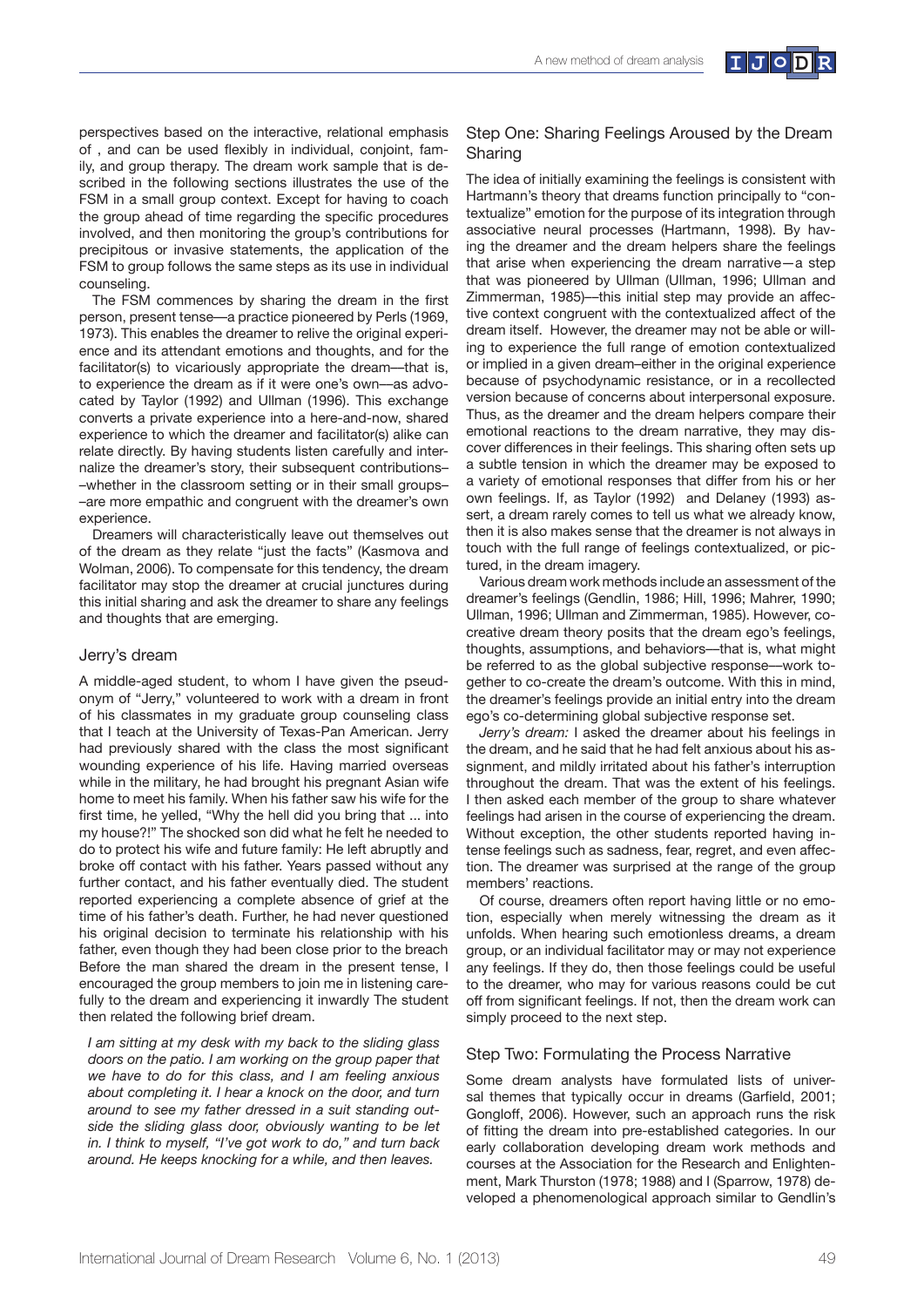(1986) approach to extracting the dream "story" by summarizing the dream's underlying theme. Instead of continuing to use the term "theme" (Sparrow, 1978; Thurston, 1978) to describe this dimension of the dream, I have adopted the phrase "process narrative," even though Gendlin's "story," (1986) and Thurston's "simple story line" (1988) represents a less abstract way to describe this step to client/dreamers. Dicicco's Story Telling Method arguably accomplishes the same goal by asking the dreamer to replace the dream content with familiar images and to retell it. The Story Telling Method resembles what family therapists (Bowen, 1978) refer to as "displacement stories," in which the therapist offers a story that parallels the client's problematic narrative. The displacement story can be made up by the therapist, or taken from a popular myth, book or movie. Regardless, its purpose is to give the client sufficient distance from his or her problem and to present an alternative narrative that offers a possible approach to solving it. Regardless of whether one replaces the dream content with waking associations, as Diccico's method does, or removes it entirely as the FSM

that is often obscured by the literal dream imagery. To formulate the process narrative, all one has to do is to restate, as succinctly as possible, the dream's essential story line while removing the specific names of characters, colors, places, and objects. All interpretive and evaluative statements are strictly discouraged during this step. The following statements (which are unrelated to Jerry's dream) are examples of correctly formulated process narratives, because they are stripped of specific content allusions: "Someone is relieved to find that something that he thought was lost is still possible to locate," and "Someone is trying to decide between two courses of action, one apparently easy and the other more difficult and challenging that involves receiving help from someone else." This contentfree description reveals an underlying pattern that might be evident in one's waking life. By removing all of the content, the pattern becomes clearer to the dreamer.

does, both encourage the dreamer to perceive a pattern

Some dream work facilitators believe that it is important to obtain the dreamer's explanation of the characters and situations early in the dream work process (Delaney, 1993; 1996), so that the helper(s) may make contributions that are congruent with the dreamer's own understanding of who's who and what's what in the dream. In contrast, the FSM postpones any consideration of the imagery, including the dreamer's explanatory associations, until after the third step. While this may seem to encourage irrelevant associations by the facilitator(s), it frees the facilitator (and group if present) to associate to the dream without having to factor in the dreamer's own views. The dreamer, in turn, is encouraged to examine the dream without regard to the imagery, so that any subsequent "allusion" (Craig and Walsh, 1993) or "bridge" (Delaney, 1993; 1996) to waking experiences will be thoroughly informed by an exploration of the nonvisual dimensions of the dream.

*Jerry's dream:* One of the students suggested that the theme of Jerry's dream was, "Someone is aware of someone who wants his attention, but refuses to give it because he considers something else more important." Jerry and the other group members concurred with this assessment, and we moved to the next step.

# Step Three: Dreamer Response Analysis

Dreamer Response Analysis and Imagery Change Analysis (Sparrow, 2012) comprise steps three and four of the FSM, and are pure outgrowths of co-creative dream theory. Helping the dreamer see the places where his or her responses may have made a positive or negative difference represents a departure from content-focused dream analysis. Because of its novelty, it may pose somewhat of a challenge to clients who are new to this way of thinking. But once the dreamer becomes aware of his or her responses in the dream, dream analysis takes on a new dimension of troubleshooting the dream ego's responses and imagining new outcomes in future dreams and parallel life situations.

To accomplish this step, the facilitator and the dreamer look for points in the dream where the dreaming self responded—emotionally, cognitively, and/or behaviorally—in such ways that could have affected the course of the dream from thereon. As we have stated, some of these responses may be entirely unstated in the dreamer's initial recollection, so it may take some practice to elicit the more subtle dimensions of the dream ego's responses. Subtle or otherwise, these response points are like forks in the path where the dreamer effectively determines which way to go by his or her reactions to the visual imagery.

Then, the facilitator(s) and dreamer work together to critique the dreaming self's responses to the dream encounters. One dimension of Dreamer Response Analysis is to increase the dreamer's awareness of chronic responses that may have shifted the dream in an unfortunate direction. However, in the spirit of Solution-Focused Brief Therapy (de Schazer, 1988; de Schazer, et. al, 2007), the goal is also to highlight creative and adaptive responses, and to reframe such responses as "exceptional moments" that the dreamer may have dismissed as ordinary. After highlighting both positive and unfortunate responses, the facilitator(s) engages the dreamer in determining what he or she would like to do more of, or differently, in future dreams with similar situations. This consideration of diverse responses to the dream has a way of questioning chronic relational patterns, discerning emerging competencies, and introducing alternatives for future consideration.

Of course, the dreamer ideally sets the standard for the direction of desirable change. What is considered "better" has more to do with what deviates constructively from a person's chronic patterns of relating, and what is congruent with the dreamer's own beliefs, morals and values, rather than some external standard of relational health. This clientcentered criterion helps the facilitator(s) and dreamer evaluate the dream ego's responses against a customary or habitual style of relating, which may become clearer over time as the person shares further dreams and/or waking experiences in which the customary style becomes evident. This orientation to desirable change, developed as the client and therapist explore the client's own value set, is a negotiated standard of evaluation, not an imposed one. In the words of Wolfe (1989),

*Morality thus understood is neither a fixed set of rules* handed down unchanging by powerful structures nor something that is made up on the spot. It is a negotiated process through which individuals, by reflecting what they have done in the past, try to ascertain what they ought to *c of <i>next* . . . Morality viewed as social construction differs from the traditional view of morality as "adherence"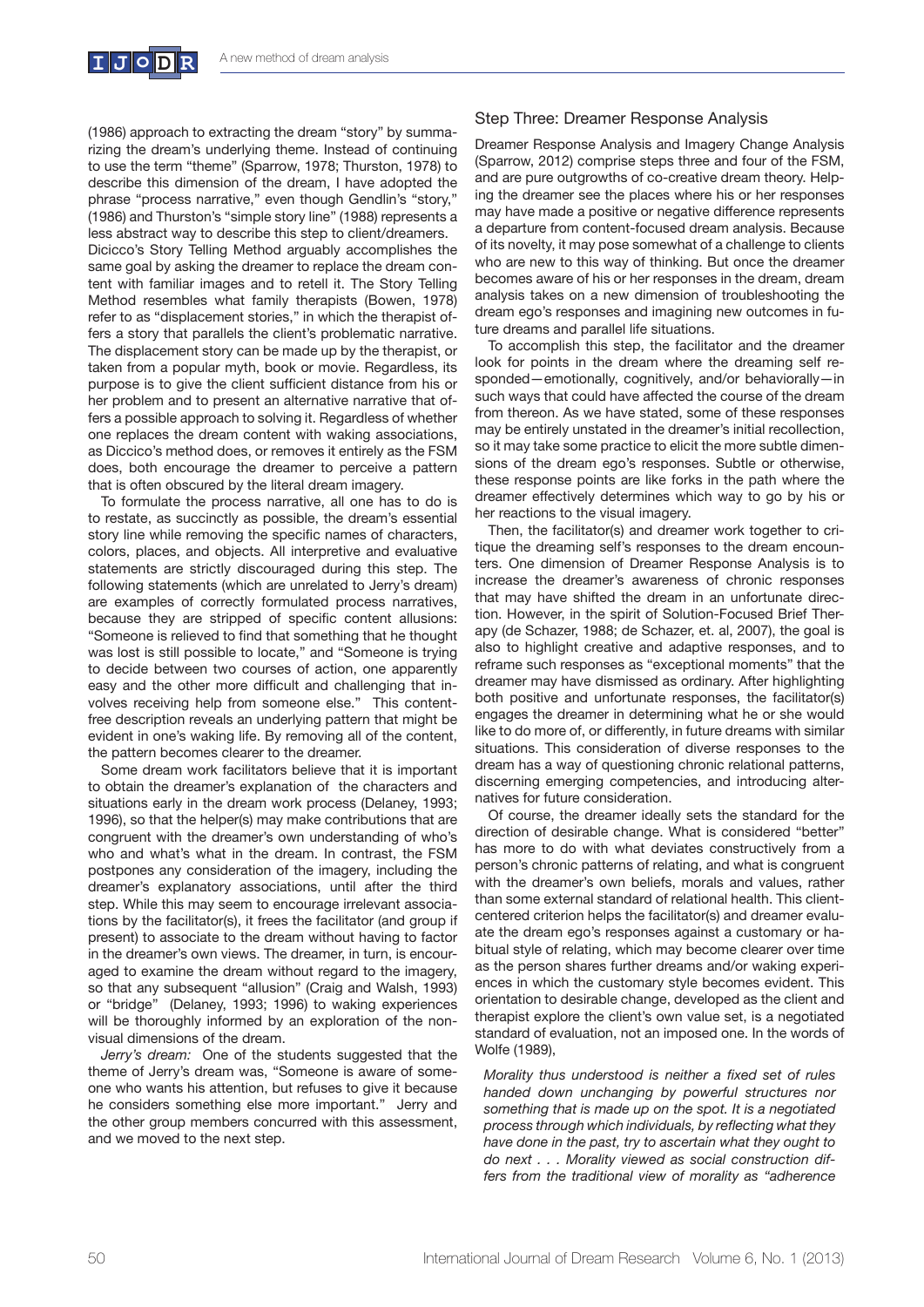

#### *to rules of conduct shaped by tradition and respect for*  authority" (pp. 216).

It is not unusual for a highly significant response in the dream to seem entirely natural to the waking dreamer, especially if it reflects the dreamer's habitual style in responding to similar situations. However, as repetitive patterns become increasingly evident in successive dreams and waking life experiences, as well, such responses can be gently challenged if they are inconsistent with the dreamer's own stated morals and values.

*Jerry's dream:* When we considered the dream ego's responses alongside the group's vicarious responses, Jerry was again struck by the contrast between what he did, and what the dream group members had imagined him doing. One member imagined opening the door to let his father in. Another member was a little afraid-after all, the man was dead-and wanted to ask the father what he wanted before opening the door. Another imagined hugging his dad and hearing his father's sincere and tearful apologies as well as expressing his own remorse. Unlike Jerry's cool, businesslike attitude, the group members' responses were generally intense and engaging. Since the group members had come to know each other over a period of several weeks of small group work and during classroom interactions, they were cognizant of many of Jerry's relational strengths and limitations. Through such exposure to a dreamer's waking personality, what is customarily regarded as mere "projection" in group dream work gradually becomes, to some extent, an "informed" projection more closely tied to the dreamer's somewhat unique ways of relating.

Dream Response Analysis helps dreamers become more aware of chronic dysfunctional responses and emergent competencies, both of which are easily overlooked in the context of the often-distressing circumstances depicted by the dream content. To put it simply, the interpersonal exchange between the facilitator(s) and client in Step Three helps to offset the tendency of some dreamers to disavow responsibility for the outcome of the dream. While this step can provoke defensiveness by raising questions about the dreamer's unexamined assumptions and reactions, especially when the dreamer's responses seem counterproductive, it represents the kind of cognitive-behavioral inquiry that characterizes contemporary action-oriented therapies--such as Cognitive Therapy, Rational-Emotive Behavioral Therapy, and Reality Therapy. Further, by highlighting emergent competencies, Step Three comes into alignment with the philosophy and objectives of competency-based therapies such as Solution-Focused Brief Therapy (de Schazer, 1988; de Schazer, et. al, 2007). In this regard, Jerry's ability to remain committed to his task at hand was clearly, on one hand, a positive quality that had helped him excel as a student and as a military officer. Pointing out how the act of avoiding his father required strength and focus helped the dreamer to accept how he had also used his formidable personality strength to avoid a variety of stressful encounters. By framing this personality style as potentially positive and negative. Jerry was able reflect on how he might wish to redirect this strength to serve constructive goals, such as healing and reconciliation.

Jerry benefitted from the diverse feedback that only a group can provide. In individual counseling, the therapist and the client would collaborate in trouble-shooting the dream ego's responses. Of course, group members will often telegraph their own values by suggesting alternative responses based on their own relational styles, and such diversity is both a benefit and drawback of group work. With effective leadership, however, the benefits of a free-wheeling exchange between a group and the dreamer can, in my experience, far outweigh the costs.

#### Step Four: Imagery Change Analysis

In this step in the dream work, the facilitator assists the dreamer in exploring the imagery itself. While I often introduce standard nonintrusive approaches to imagery analysis—such as Jung's (1974, 1984) amplification method, and the Gestalt practice of dialoguing with the images-in Step Four, a nontraditional approach to the imagery that I have termed Imagery Change Analysis (Sparrow, 2012) naturally proceeds from a co-creative approach to dream analysis. Just as the dream ego's responses are no longer considered a given in co-creative dream theory, the dreaming self's responses and the dream imagery are viewed as reciprocally related, such that a change in one will usually evoke or mirror a change in the other, much in the way that "real" relationships evolve in the waking state.

Just as systems-oriented therapists consider reciprocity to be the "governing principle in relationships" (Nichols and Schwartz, 2004, p. 8), and will coach their clients to see their problems in terms of circular causality-a dream work facilitator using the Five Star Method will encourage the dreamer to learn to see the impact of his or her reactions on the dream imagery itself, and to extrapolate on possible changes that may have occurred if the responses would have been different. Even if the dream ego and the dream imagery are "locked" into a relationship of escalating tension—as Jerry and his father had been in Jerry's dream-the facilitator can assist the dreamer in imagining what could have happened if the dream ego's stance had been different. At this stage in the dream work, the facilitator also asks the dreamer to imagine what the culmination of such an encounter would look like-in future dreams or parallel waking scenarios. Such a consideration, which is familiar to narrative therapists, leads naturally to the idea of identifying contexts in which to apply the fruits of the dream work process.

When imagery is considered a fluctuating reality that maintains a circular relationship with the dream ego's responses, questions such as "What does this symbol mean?" have limited value by rendering the dreamer's involvement irrelevant. Instead, the dreamer learns to ask alternative questions such as, "How is my response affecting my relationship with the dream image?" Such questions respect the complexity of a dynamic reciprocal process which, if honored and kept alive, may foster a rich interchange between conscious perspectives and unrealized potentials. Process questions (Bowen, 1978), such as "What do you think would have happened if . . . ?" or "What do you wish you could have done differently?" are very useful in this step. Such inquiry encourages clients to become aware of the circular or reciprocal nature of a relationship dynamic, and to accept one's capacity to assume personal responsibility and make a difference in the dreamer-dream relationship, and in obvious waking life parallels.

*Jerry's dream:* In considering the dream imagery, the dream helpers were all impressed with his father's suit. Everyone felt that his father had "dressed for the occasion," or was "hoping to make a good impression." One member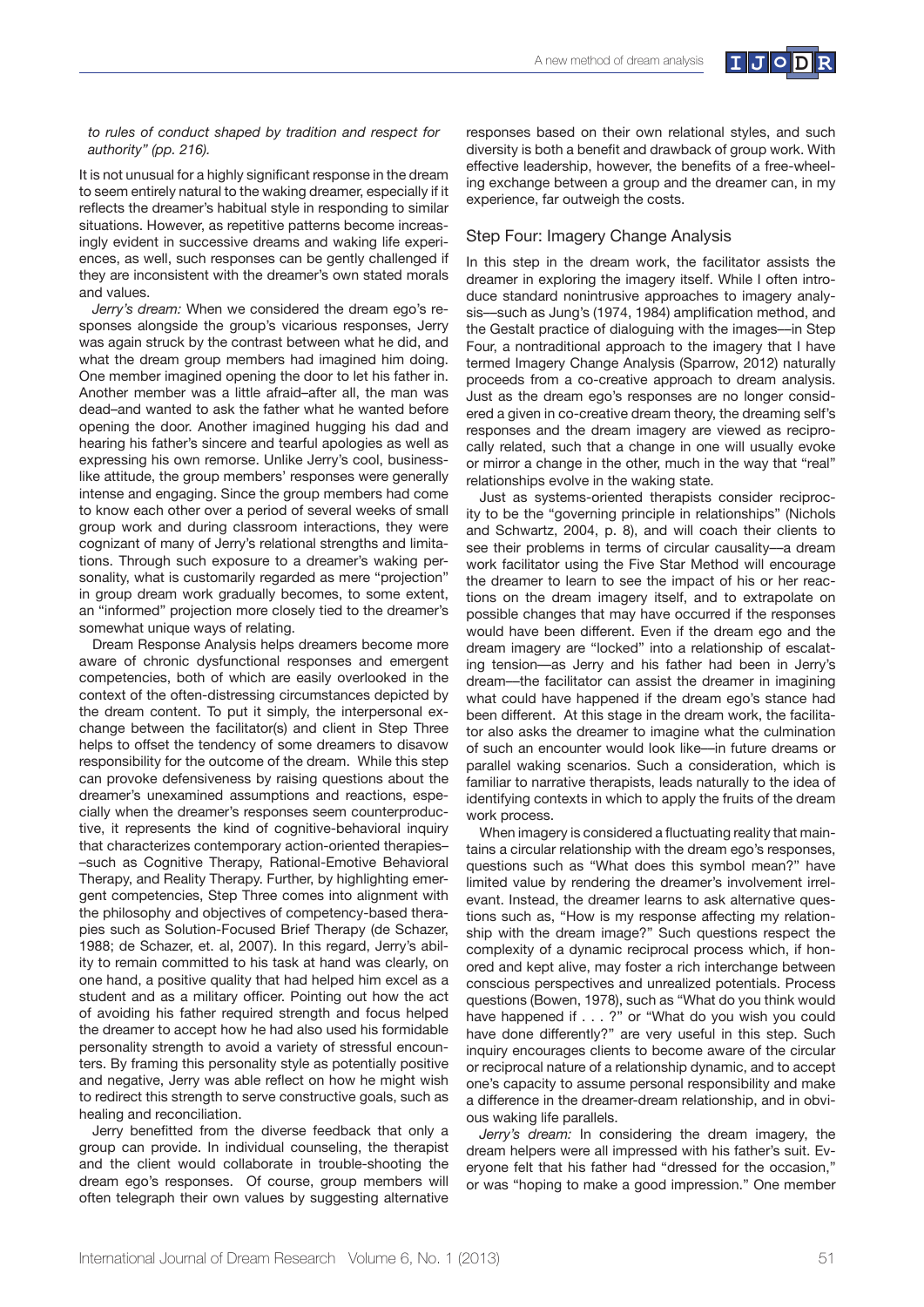

suggested that it reminded him of burial clothes. The sliding glass doors provided an opening through which things could be clearly seen, and people were allowed to come and go, but this openness was behind the dreamer and ignored, not something he was facing directly. The paper that the student was working on was one of many tasks in his life-always undertaken with serious and undistracted resolve. The student contributed to and supported these various associations.

We also engaged the dreamer in considering what would have happened to the imagery if he had gone to the door and engaged his father. Since it was clear that Jerry had considerable resistance to this idea, we focused on what he could have said to his father that would have finally given voice to his anger and hurt. By focusing on how he could have expressed his deep anger, the group effectively accepted Jerry where he was at, without precluding the possibility of forgiveness and healing.

## Step Five: Applying the Dream Work

Since the FSM is founded on the dream self's capacity to enact a variety of responses to the dream--and correspondingly, to parallel waking scenarios—the final step of the FSM involves identifying contexts in one's waking life where the dream ego's responses may serve as a model for enacting new responses, or might represent problematic responses that call for new approaches. If the dreamer can identify parallels between the dream scenario and some waking situation, then the facilitator may encourage the dreamer to practice new, contextually appropriate responses that can be made in that waking life scenario. Underlying co-creative theory is the assumption of "equifinality" that characterizes systems theory (Bertanffly, 1968), which is the principle that in living systems, a particular end state can be achieved through a variety of ways. So, from this standpoint, it does not matter which context in which the dreamer enacts new responses. Applying the dream work, therefore, can also take the form of preparing for future dreams by imagining new responses in future dreams that might free the dreamer from an arrested dream exchange, and achieve a more desirable end. Similar to Imagery Change Analysis, this approach is called Dream Reliving, and has been used (Sparrow, 1983; Sparrow and Thurston, 2013) to enhance dreamer self-reflectiveness and agency.

*Jerry's dream:* While the dreamer was sobered by the group process, the group did nothing that could have been construed as invasive. Remaining true to their own feelings, imaginary responses, associations with the imagery, and imagined changed in the imagery, the group members nonetheless left the dreamer wondering out loud if his decision to walk away from his father had established an overall non-negotiating stance toward a variety of circumstances in his life. While he ended the dream work unwilling to reconsider his unyielding stance toward his father, he was able to see that he had developed a tendency to "walk away without looking back" in many areas of his life where a more compromising attitude would have been appropriate. Taking steps to resolve his "emotional cutoff" (Bowen, 1978) in other relationships could, in time, inspire Jerry to acknowledge his need to revisit his relationship with his deceased father, as well. But if not, the systemic principle of equifinality suggests that any efforts to resolve this relational style will reap benefits in every context in which it has manifested.

While our overall stance should always remain respectful of the dreamer's boundaries, our responsibility also impels us to examine and reflect upon the dream ego's responses from the context of the waking self's own goals and values. As stated previously, such a values-centered orientation arises within the knowledge of the person's stated ideals, not from the standpoint of some independent moral authority (Doherty, 1995; Wolfe, 1989). Not only does this approach put constructive pressure on where a therapy client might be failing to acknowledge a counterproductive approach to relationships, but it also identifies emerging and oftenoverlooked competencies and values-congruent attitudes that may assist the client in resolving significant unresolved conflicts.

#### 3. Conclusions

Research indicates that dream work accelerates and deepens the psychotherapeutic process. However, an exclusive content-focused approach to dream analysis departs from the objectives of most non-psychodynamic therapy by treating the dream as a fixed narrative and the dreamer as a passive witness, and proceeding to analyze the visual content for its presumed meaning. Add to that the object-oriented language that characterizes the traditional consideration of dream "symbols" and "content" apart from the dreamer, and dream interpretation arguably violates the social constructionistic (Gergen, 1985, 1999), client-centered flavor of contemporary psychotherapy.

Unlike traditional content-oriented approaches, a cocreative or co-determined approach to dream theory and analysis comes into alignment with a variety of themes in contemporary psychotherapy, including the centrality of choice, freedom, and personal responsibility in existential therapies; the constructed nature of personal reality in social constructionism and postmodern therapies; and the reciprocal nature of human relationships in family systems. As such, co-creative dream work methods can be seen as a supportive, supplementary practice in a diverse array of modern therapies, and thus be incorporated seamlessly into contemporary counselor training.

#### References

- Bertalanffy, L. Von (1968). General systems theory. New York: George Braziller.
- Bowen, M. (1978). Family therapy in clinical practice. New York: Jason Aronson.
- Bulkeley, K. (1994). The wilderness of dreams. Albany, NY: State University of New York.
- de Schazer, S. (1988). Clues: Investigating solutions in brief therapy. New York: Norton.
- de Schazer, S., Dolan, Y., Korman, H., Trepper, T., Berg, I.K., and McCullom, E. (2007). More
- than miracles: The state of the art of solution-focused brief therapy. Binghampton, NY: Haworth Press.
- Delaney, G. M. (1993). New directions in dream interpretation. Albany, NY: State University of New York.
- Delaney, G. M. (1996). Living your dreams: The classic bestseller on becoming your own dream expert. San Francisco: HarperSanFrancisco.
- DeCicco, T.L. (2007). What Is the Story Telling? Examining discovery with the storytelling method (TSM) and testing with a control group. Dreaming, 17, 227-239.
- Diemer, R. A., Lobell, L. K., Vivino, B. L., & Hill, C. E. (1996). Comparison of dream interpretation, event interpreta-